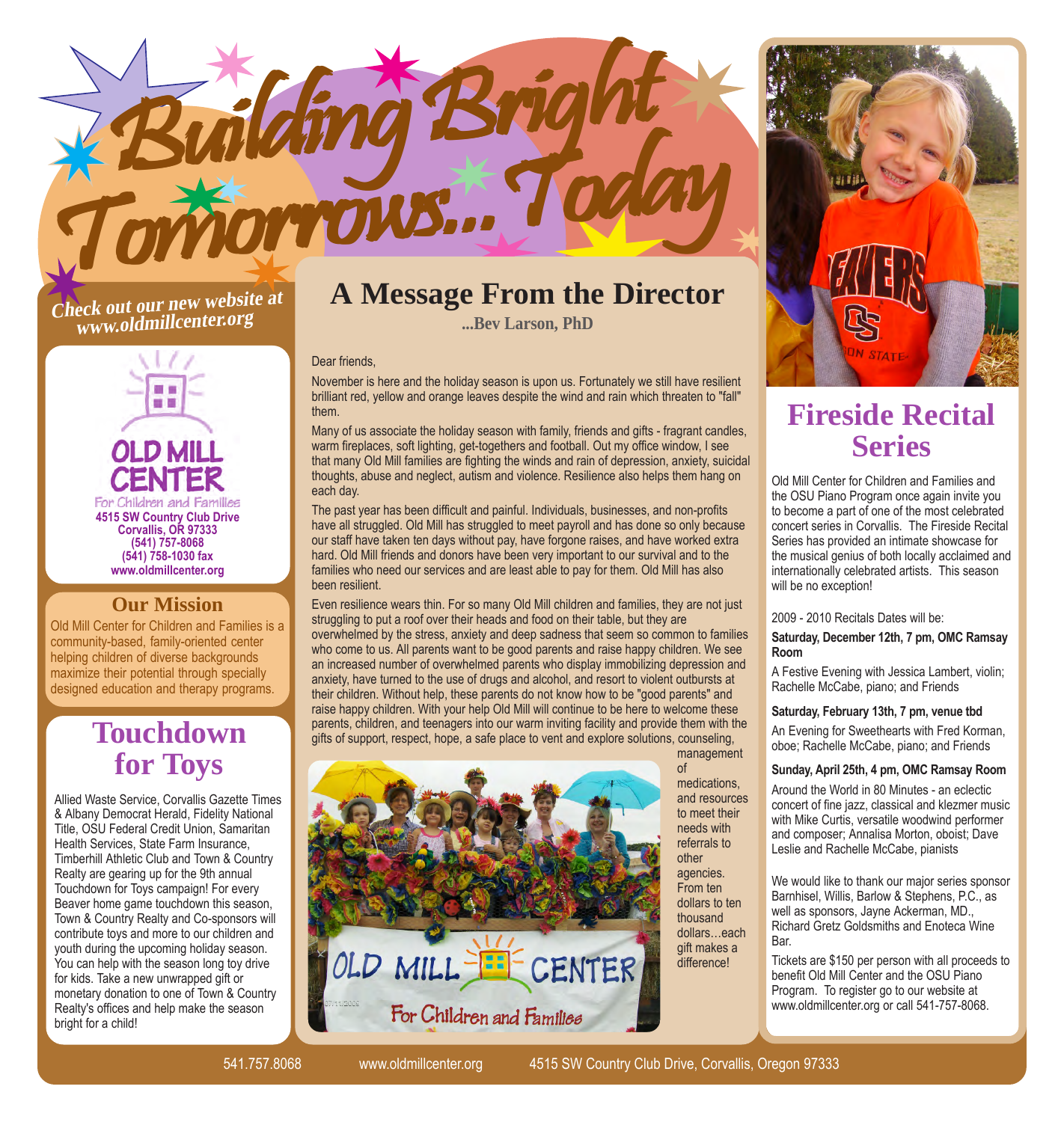# *Thanks to our Donors* **2**

*General donations June 15 - October 30, 2009*

Carol Alley Jeff & Debbie Andrews Warren & Rona Baker Meredith Baughman Mary & Robert Becker Chris & Liz Bell Pat Newport & Buzz Berra Ken & Julie Bielman Robert & Marge Bromley Larry & Linda Burt John & Shirley Byrne Bruce & Diana Carsten Dave & Sue Cook Marvin & Lauri Crocker Dominic & Barbara Cusimano Carly Davis Jim & Phyllis Eickelberg John & Ellie Erkkila First Alternative Co-op Earl & Annetta Fleming Mary Fryer Paul & Sharon Goodmonson Jim & Mariellen Harper Eric & Bonnie Helpenstell Joe & Nancy Holder

George & Sue Keller Carol Krakauer Sara & Aaron Liston Debbie Bird & Jeff McCubbin Ken & Nancy Medearis Network for Good Jim Oldfield Dick & Arlene Outcalt Jane Peterson Liz & Spencer Putman Mark & Alice Rampton Jane Rice Jack & Vera Richey Jack & Marnie Ross Mary Alice Seville Roger & Cheri Sheldrake Joyce Smith Virginia Stanton Ray & Genny Stephenson Jan & Fred Stutchman Alan Sugawara Bill & Kathy Ten Pas Cliff & JoAnne Trow Paul & Fran Valenti Jim & Doris Van Olst



### **Wish List**

**Paper shredder Parenting books Like-new loveseats Teen magazines, within the last year Children's painting smocks/small aprons Grand piano!!!**



## **Help Us Put the "Ho-Ho-Ho" Back in the Holidays**

Every year Old Mill Center helps families in need during the holiday season. As a recipient of toys from the "Touchdowns for Toys" drive, we have been able to brighten the season for many of the children we serve. Over the past few years, we have expanded this service through our "Adopt a Family" program. This year has been hard on many of our families and the need is greater than ever.

Thanks to the generosity of many of our supporters, each year the number of families we have been able to assist during the holidays has increased. Many of our donors have reached out by adopting a family in need, purchasing gifts for them. We've repeatedly heard from our sponsors, "We really don't need anything. We want to help others!" If you would like to help a family in need, please call Cindy Bond at 757-8068 or email her at cindy\_bond@oldmillcenter.org. You may also choose to donate cash to assist in the purchase of gifts, food, gas or payment of utility bills for families in need. Thank you for helping and putting joy and "ho-ho-ho" back in the holidays.



## **A Wonderful Literacy Event**

The staff, children and families of Old Mill Center would like to extend its appreciation and thanks to the Corvallis Public Library and Grass Roots Book Store for bringing Alexandra Day and "Carl" to Benton County. What a wonderful way of sharing one of our best northwest children's authors with our community! We'd also like to thank the teachers, parents and children in the kindergarten and first grade classrooms from Ashbrook Independent School for joining us for our meet and greet session with Alexandra and Carl. It was wonderfully entertaining and a delightful time was had by all!



# *Memorial & Celebratory Donations*

Whitney & Jane Ball in memory of Walt Reeder Ken & Julie Bielman in memory of Bill "Dip" Sinclair Ken & Julie Bielman in memory of Mike Regan Ken & Julie Bielman in memory of Ralph Peterson Ken & Julie Bielman in memory of Fred Harem John & Alice Block in memory of Walt Reeder Corvallis Lions Club in memory of Gracie Shannon Eleanor Ewalt in memory of Walt Reeder Cynthia Spencer & Patrick Hadlock in memory of Walt Reeder Walter & Virginia Held in memory of Walt Reeder Alvah Hinton in memory of Josie Stevens Mary Ann & Virgil Jackson in memory of Josie Stevens Bill McNelly in memory of Josie Stevens Bruce & Melissa Moser in memory of Rheta Katrenics Cindy & Jeff Olson in celebration of Mark & Michelle Elton's marriage Cliff & JoAnne Trow in memory of Walt Reeder Deanna Watkins in memory of Josie Stevens Virginia Wold in memory of Walt Reeder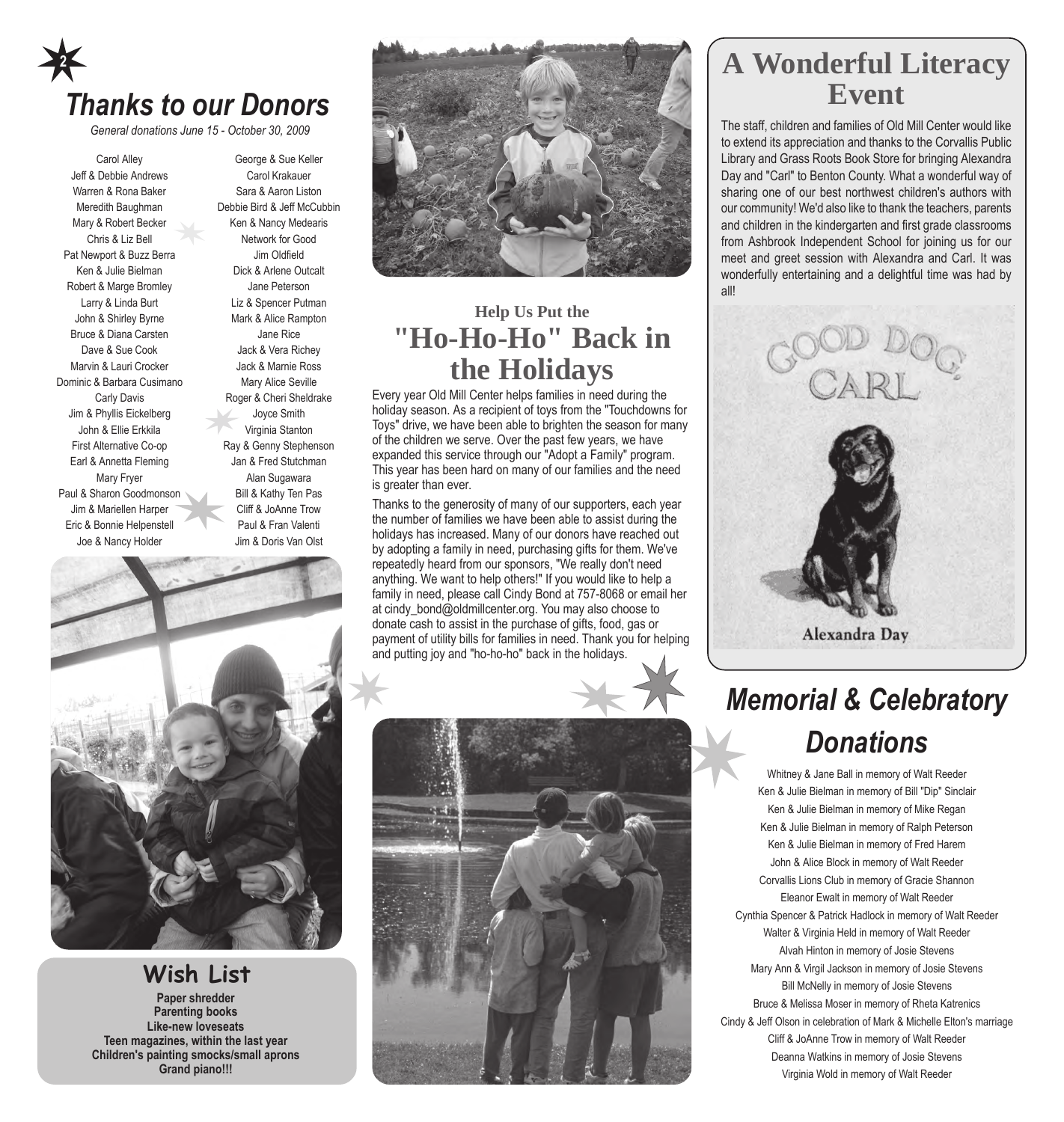

## **Communication Corner ... by Melinda Croft, MA, CCC-SLP**

Did you know children are communicating long before they start to talk? When a child is exhibiting delayed speech and language, we look to see if the building blocks of communication are present. Some of these pre-linguistic behaviors are:

**Eye Contact** - A very important skill that is foundational to socialemotional development as well as communication.

**Turn-taking** - seen in synchronized eye contact and body movements between the child and caregiver.

**Attention** - Briefly attending to things and people in their environment, children need different levels of external reinforcement to maintain attention, some very little and some a lot.

**Problem Solving** - A child learns that their behavior effects change around them ("I cry and I get milk"). This is a powerful lesson in cause and effect.

**Communicative Intent** - A child may cry, point, reach, gesture or use another behavior to signify an intent to: answer, acknowledge, seek attention, comment, request objects or actions, protest, or greet.

Long before a child utters their first word, they have been communicating! If you have any concerns about your child's speech and language development, give our Speech Pathologist, Melinda Croft, a call at 757-8068 x148.



## **Harvest Music Festival**

Old Mill Center for Children and Families and the Corvallis-OSU Symphony Orchestra regretfully decided not to host the Harvest Music Festival this fall. An event of this caliber requires significant charitable sponsorships, generous donations from restaurants, caterers, wineries/breweries, and gifts of time from talented musicians. These have been difficult times to ask for such generosity.

Please help us support these donors who have given so generously to make the Harvest Music Festivals very special events: Airlie Winery; Big River; Bridgeport Brewing; Corvallis Country Club; Fireworks; Greengable Gardens; Harris Bridge Winery; Harry & Annette's Fish; Iovino's; John Landers Salmon; Le Bistro; Le Patisserie; Magenta; Marjorie Lumm's Wine Glasses; McMenamins; Mexico Lindo; OSU Catering; Pheasant Court Winery; Sam Verdugo; Spice Islands Catering; Spindrift Cellars; Tyee Winery; and Valley Catering. Plans are being made for next year's event and thank you in advance for your continued support!

## **Board of Directors**

Les Boudreaux Community Representative Tami Ellingson, CPA OSU Foundation

Linda Burt Oregon State University (Retired) Alissa Craft, MD Samaritan Health Services Patricia Dixon Community Representative Paul Goodmonson Edward Jones Investments Bev Larson, PhD OMCCF Executive Director Jeff Martin Postream, Inc. Jeff McCubbin, PhD Oregon State University Karen Misfeldt Heilig, Misfeldt & Armstrong, LLP Gene Newburgh Oregon State University Pat Newport Oregon State University Denise Rennekamp Oregon State University Gina Shellhammer, Chair Oregon State University Bond Starker Starker Forests, Inc. Meg Swan Oregon State University (Retired) Kathleen Walker, PhD Corvallis School District 509J Carol Lee Woodstock Woodstock's Enterprises, Inc.

# **Skinny Pig Out**

Old Mill Center for Children & Families thanks everyone who made the 2nd Annual Skinny Pig Out sponsored by Starker Forests, Crystal Lake Public Storage and Barnhisel, Willis, Barlow & Stephens such a success. The event combined music by Ray Brassfield and the Lerts, food and beer by Block 15, wines by Airlie, and quilt raffle with a piece donated by Kate Vosburg, on a beautiful August evening for OMC friends to connect with each other and celebrate the important work that we do.

Old Mill honored our 08-09 Volunteers: Student Volunteer, Caleb Beckham; Parent Volunteer, Kristen Hiner; Friend of the Children, Ron Naasko; Business Sponsor, Starker Forests; and Skinny Awards, Jeff McCubbin and Dale Ramsay.

Thanks again from Old Mill Center - because of you this was our most successful Skinny Pig Out yet. We sincerely appreciate your kindness and generosity and hope to make it bigger and better next year.



# **United Way Day-of-Caring**

September 25th was United Way's "Day of Caring" and early that morning a work group from Fiserv made its way down the bike path from it's building on Technology Loop to Old Mill Center for Children and Families. They eagerly and enthusiastically set about the tasks assigned to them - sealing the wooden play structure and planting shrubs. Volunteering is at the very core of community strength and vitality and we appreciate the commitment and the generous support Fiserv has shown in assisting local nonprofits and community programs, including Old Mill. As one of the children said, "Thanks for making our playground safe again." To borrow from State Farm Insurance, "Like a good neighbor, Fiserv was there!" So our heartfelt thanks go out to Kim Clark, Janice French, Traci Gay, Gilda Gier, Felicia Green, Eric Lindren, Helen Thaler, Bryan Tilley and Kelly Wright.